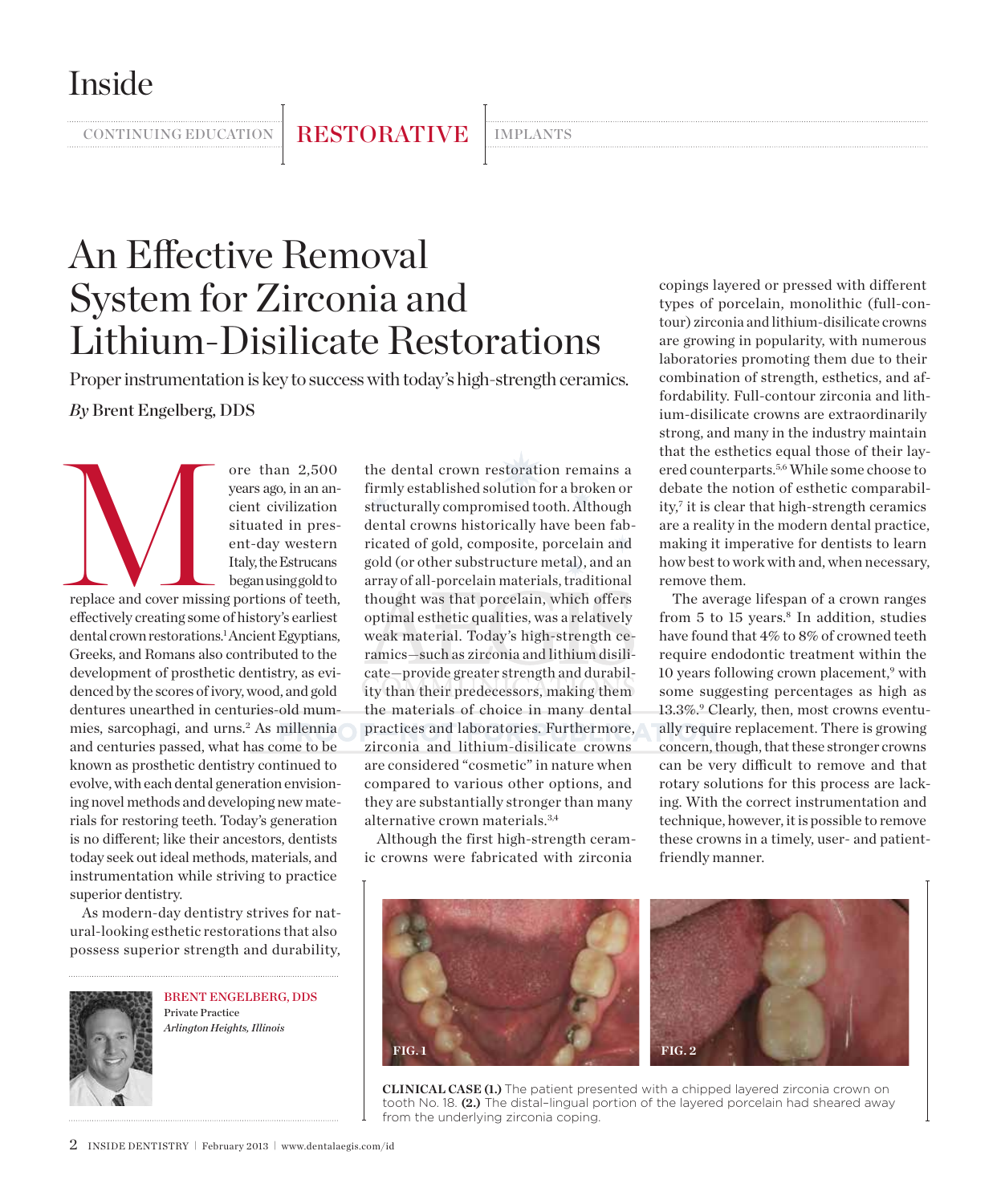## INSIDE RESTORATIVE

### Diagnosis and Treatment Planning

A 54-year-old man presented with a chipped layered zirconia crown on tooth No. 18 (Figure 1). After only 3 years of service, the distal–lingual portion of the layered porcelain had sheared away from the underlying zirconia coping (Figure 2). It should be noted that this is a relatively common problem with layered zirconia crowns.<sup>10,11</sup> Consequently, some laboratories advocate the use of full-contour zirconia or lithiumdisilicate crowns, which do not have the potential for porcelain shearing.

The patient was firm in his desire for the replacement restoration to be highly esthetic. To achieve his goals, several material choices were available, including lithium disilicate, leucite-reinforced porcelain, and zirconia.

In selecting any restorative option, multiple factors are taken into consideration, one of the first being flexural strength. The flexural strength of a layered porcelain crown with a metal or zirconia substrate<sup>7</sup> is 120 MPa,<sup>12</sup> while other studies have shown bonded leucite-reinforced porcelain in the range of 200 MPa to 220 MPa.13-16 By comparison, a full-contour lithium-disilicate crown offers flexural strength in excess of 360 MPa (CAD/ CAM) and 400 MPa (pressed), $17$  while a fullcontour zirconia crown boasts a strength of more than 1,000 MPa.12

Esthetics and cost are additional considerations. In terms of cost, many laboratories promote full-contour over layered restorations simply because the layering technique takes more time to complete, leading in turn to higher laboratory fees for the final restoration.<sup>5</sup> In addition, the rising costs of metal alloys add to the overall cost of porcelainfused-to-metal (PFM) crowns. This factor, paired with the impressive esthetic qualities of the new generation of high-strength ceramics, is leading more and more dentists and laboratories to switch from PFM crowns to all-ceramic restorations. Ultimately, many industry leaders expect all-ceramic options to gradually replace PFM restorations.<sup>18</sup>

After a discussion of the available options, the patient elected to have the tooth



**PRECISION-ENGINEERED INSTRUMENTS (3. and 4.)** Komet® ZR™ Cut, Finish & Polish kit.

re-restored with a zirconia-based crown. The treatment plan called for the cementation of the restoration with a resin-modified glassionomer cement, a procedure documented for its ease and predictability.19 With proper coping design, combined with the appropriate technique for connecting the layered porcelain to the zirconia coping, layered zirconia crowns have demonstrated long-term reliability.20,21

In most cases involving the removal of a layered zirconia or lithium-disilicate crown, the layered porcelain is easily detached, while the high-strength ceramic layer is much more difficult to penetrate.<sup>22</sup> In the course of the cutting process, standard diamond burs tend to prepare and smooth the ceramic, often leaving the sectioned crown difficult to access with a separating instrument; the prepared section becomes rounded, making it difficult to torque the separated halves of a crown. It is, therefore, important to have on hand diamond burs specifically designed for use on zirconia and lithium disilicate. The ZR™ diamond line (Komet USA, www. komet-usa.com) features a range of instruments precision engineered to cut, finish, and polish zirconia and lithium disilicate (Figure 3 and Figure 4). For example, the 4ZR™ 014 slices through the entire coping (Figure 5). This crown was removed in approximately a third of the time it has taken this author in the past when sectioning layered zirconia or lithium-disilicate crowns using standard

diamond burs. It stands to reason, that in the case of a monolithic zirconia crown, the time savings would be far greater.

#### Technique Protocol

The patient was anesthetized with one carpule of Septocaine® (Septodont, www.septodontusa.com), and the teeth were isolated (Isolite™, Isolite Systems, www.isolitesystems.com). The fractured layered zirconia crown was removed using the 4ZR™ crown cutter and a high-speed electric handpiece (KaVo, www.kavousa.com).

The 4ZR™ 014 bur was used to section the layered porcelain and zirconia coping along the entire coping from lingual to buccal, across the occlusal surface (Figure 6). Once the crown was sectioned in half, the two halves were twisted and removed (Figure 7). The residual cement on the tooth was removed, and the preparation was refined with a series of crown-preparation diamonds: KS0, KS1SC, and KS3SC (Komet USA). The preparation was completed, and the final margin position was established and smoothed at a slow speed with the KS5SC, KS6SC, and 8856.021 burs. Care was taken to ensure an accurate and smooth margin with minimal disruption to the surrounding tissue.An antimicrobial scrub (Consepsis® Pumice Scrub, Ultradent Products, Inc., www.ultradent.com) was applied to the preparation and brushed across the teeth with a STARBrush® (Ultradent) using a slow-speed latch handpiece (KaVo). This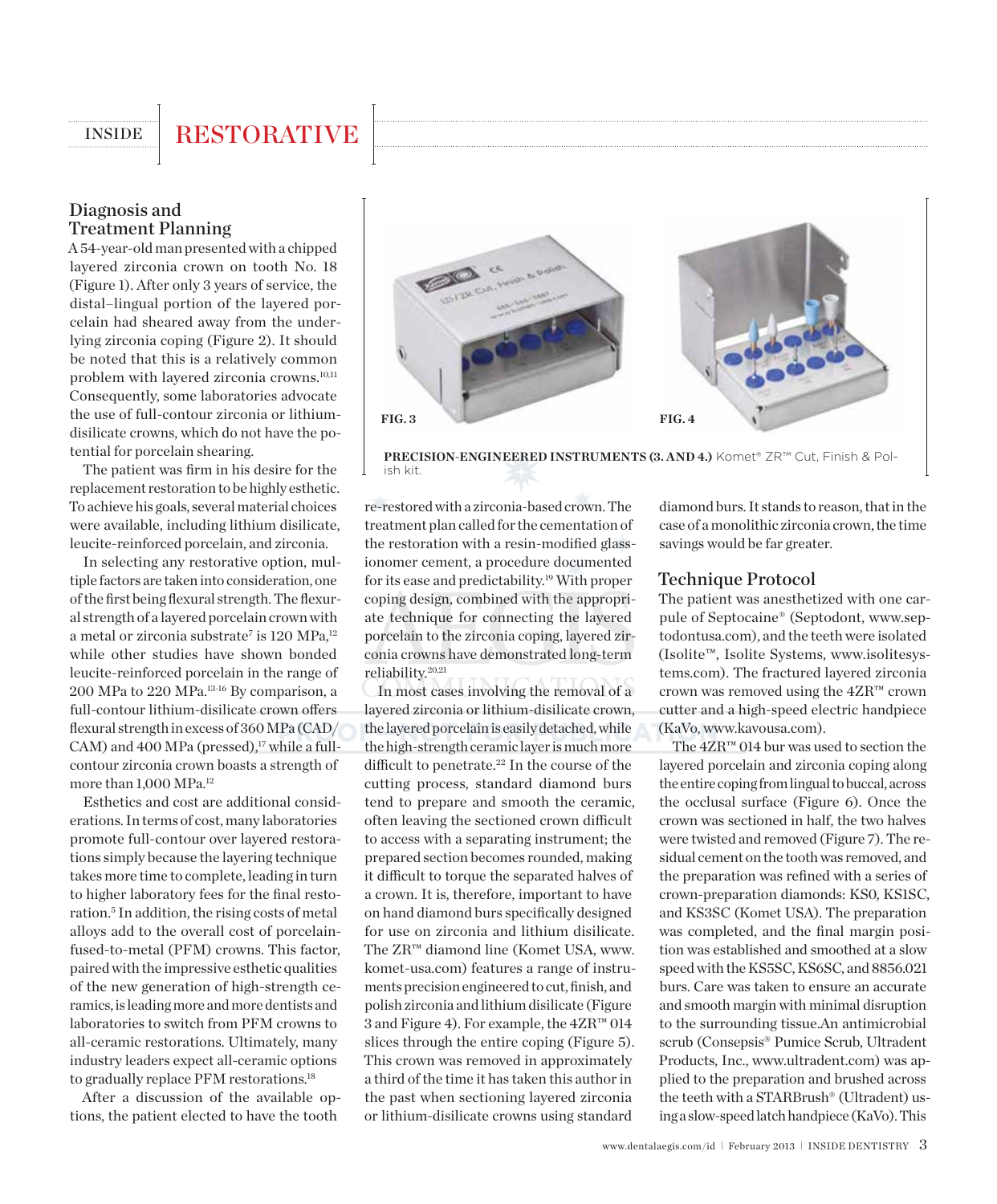## INSIDE RESTORATIVE

removed debris and cleaned the preparation prior to the impression and provisional seating. The tooth was rinsed thoroughly with water and dried.

Final impressions were taken using polyvinyl siloxane impression material (Imprint™ 3 Garant, 3M ESPE, www.3MESPE.com), and the provisional restoration was formed (Protemp™, 3M ESPE) and seated with provisional cement (Fynal®, DENTSPLY, www. dentsply.com). The patient was provided with postoperative and hygiene instructions for care of the provisional over the following 3 weeks. Instructions were sent to the laboratory for fabricating the replacement layeredzirconia crown.

#### Crown Removal Appointment

All crown-removal procedures aim to be conservative, efficient, and quick. Zirconia and lithium-disilicate crowns, however, present significant challenges to these goals because of the inherent properties of the materials. As this case demonstrates, however, the 4ZR™ diamond sliced through the crown

with relative ease, resulting in a clean cut (Figure 8). In addition, the edges were easily torqued to remove the two halves. In contrast, the majority of layered zirconia and lithiumdisilicate crowns previously removed by this author using standard diamonds required additional sectioning; at times, additional tooth structure was removed as an unwanted "side effect" of crown removal.

Because of the speed with which the zirconia was removed in this case, heat generation was minimized. In past cases, sparks typically resulted due to extended contact between the material and the diamond burs, despite copious water spray. The resultant heat generation must be seen as an unnecessary risk, knowing that the ZR™ diamonds can accomplish the same task more quickly and without creating sparks.

#### Discussion

All-ceramic restorations are rapidly becoming the norm within the practice of restorative dentistry.18 The rising costs of alloys have played a large part in this trend, but



**PREPARATION PROCESS (5.)** Komet® 4ZR™ diamond crown cutter. **(6.)** The 4ZR™ diamond bur was used to section the layered porcelain and zirconia coping from lingual to buccal, across the occlusal surface. **(7.)** The crown was sectioned in half, and the two halves were twisted and removed. **(8.)** The crown was removed, resulting in a clean cut.

so, too, have the significant advances in the chemistry of dental materials. Zirconia and lithium disilicate, in particular, have become the materials of choice for many laboratories, with a growing trend toward inexpensive, full-contour, high-strength ceramic crowns. Although evidence indicates that zirconia and lithium disilicate can be extremely difficult to remove, the materials continue to be used with increasing frequency.

Like all dental restorations, crowns made of high-strength ceramics like zirconia and lithium disilicate will not last forever. Inevitably, many crowns fabricated from these materials will eventually be replaced, whether due to structural failure, secondary caries, endodontic treatment needs, implant-related complications (such as screw-loosening), or other causes.8,9 When crown removal becomes necessary, it is crucial for the procedure to be accomplished effectively and safely. It is unacceptable for heat and vibration to damage the instruments or, more importantly, the patient's underlying tooth. To protect patients and keep them comfortable, dentists must acknowledge that time spent in the dental chair must be kept to a minimum, and tooth structure must be conserved; therefore, it is imperative to use reliable instrumentation for this procedure.

#### Conclusion

Modern-day dentistry demands predictable esthetic materials, treatments, and results. Both dentists and patients seek strong, durable restorations. This has led to the development of materials that are significantly stronger than those available to previous generations. In this pursuit for strength, it is important to have equally effective means for removing the materials safely and efficiently.

#### *References*

1. Vukovic A, Bajsman A, Zukic, S, Secic S. Cosmetic dentistry in ancient times—a short review. *Bull Int Assoc Paleodont*. 2009;3(2):9-13.

2. Taylor JA. *History of Dentistry: A Practical Treatise for the Use of Dental Students and Practitioners*. Philadelphia, PA: Lea & Febiger; 1922:142-156. 3. White SN, Miklus VG, McLaren EA, et al. Flexural